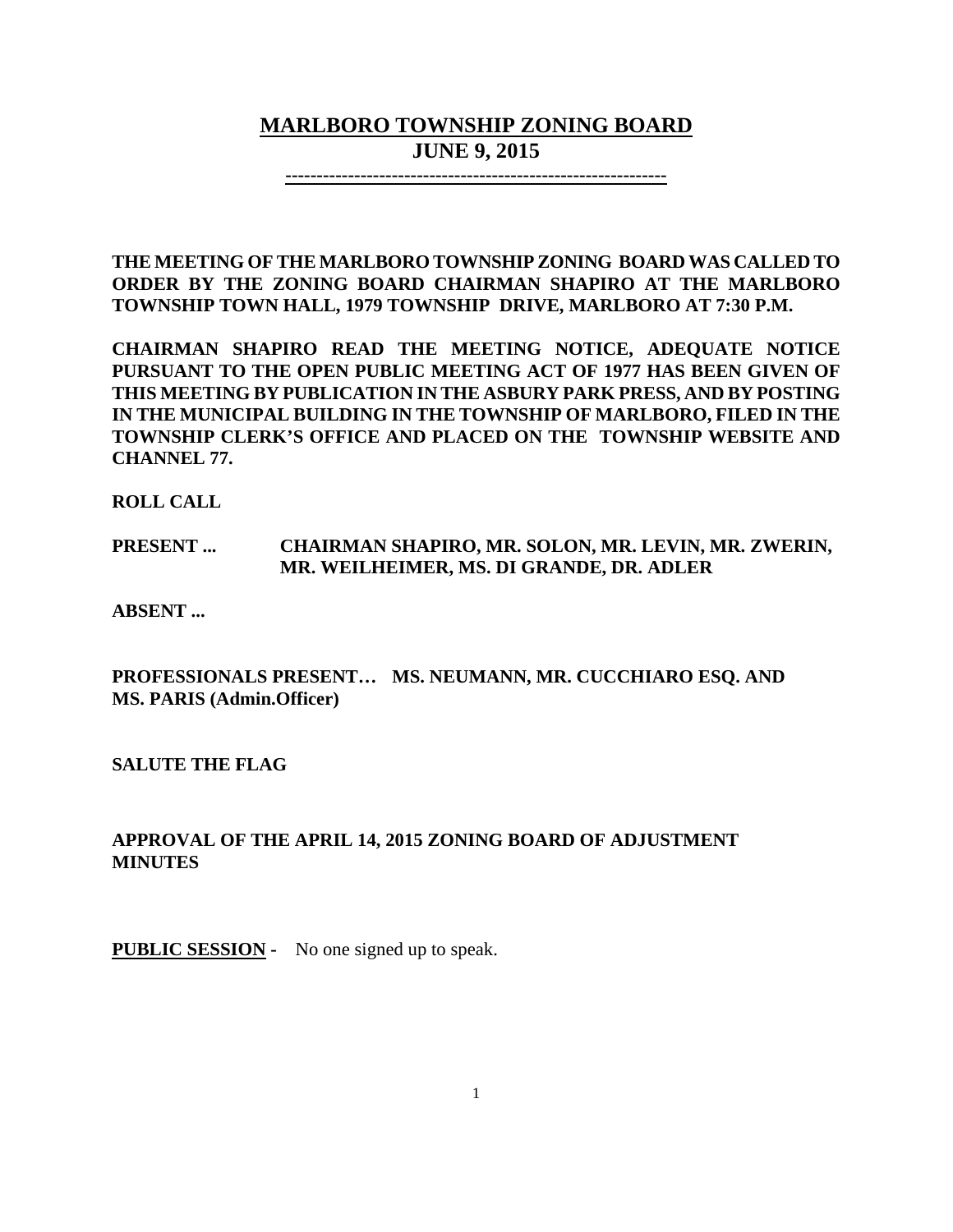## **Z.B. 15-6537 JESSICA JUNDEF - Public Hearing for Bulk Variance approval to construct a 6' vinyl fence on property line in second front yard , located at 12 Ellery Place, Block 359.01 Lot 2, in the R-20AH-1**

Applicant didn't properly notice for this meeting. Applicant will re-notice and is now scheduled for the June 23, 2015 meeting.

## **Z.B. 14-6525 MARLBORO MUSLIM CEMETERY – Continued Public Hearing for Use Variance approval requesting a minor sub-division to create a second lot for use as a farm, located at 340 Spring Valley Road, Block 146 Lot 48, in the LC zone**

Applicant requested to be carried. The Applicant will re-notice and is schedule for the July 28, 2015 meeting

## **Z.B. 14-6520 NEW YORK SMSA LP d/b/a VERIZON WIRELESS – Continued Public Hearing for Use Variance approval to construct 125 foot high monopole with associated equipment shelter, cabinet and 8 foot high chain link fence at 251 Spring Valley Road, Block 172 Lot 14, in the LC zone**

Ronald Cucchiaro, Esq. (Board Attorney) gave a summary of past testimony to this point. Mr. Cucchiaro stated the only remaining issue was clarification on the merger of some or all of the lots in the area and the reorientation/relocation of the proposed pole to comply with the fall zone requirements.

Mr. Michael Beck Esq. agreed that Mr. Cucchiaro's summation was correct. Mr. Beck stated that the Applicant would agree to merge lots 13, 14, & 15. Laura Neumann requested clarification whether or not lot 13 was vacant. Mr. Beck stated that lot 13 is not vacant. Lot 13 is a grading lot that is presently being used for storage of vehicles. Lot 13 is a preexisting nonconforming use as a junk yard. Mr. Beck stated that the entirety of lot 13 is leased out and not available.

Sarah Paris (Zoning Code Enforcement Officer) was sworn in a gave testimony. Ms. Paris stated that lot 13 is a Junkyard, and has been for many years. Ms. Paris stated, after one of the hurricanes, the Township gave the Junkyard permission to rent the Junkyard to Insurance Auto Auctions for their overflow. The property is listed as Mr. Schechter's Junkyard, he gets the licenses for it.

Dr. Adler asked Mr. Beck if the Applicant can relocate the pole to accommodate the fall zone.

Mr. Cucchiaro stated that it appears now that the applicant is willing to merge the lots, it would appear that the fall zone could be complied with. Mr. Beck agrees.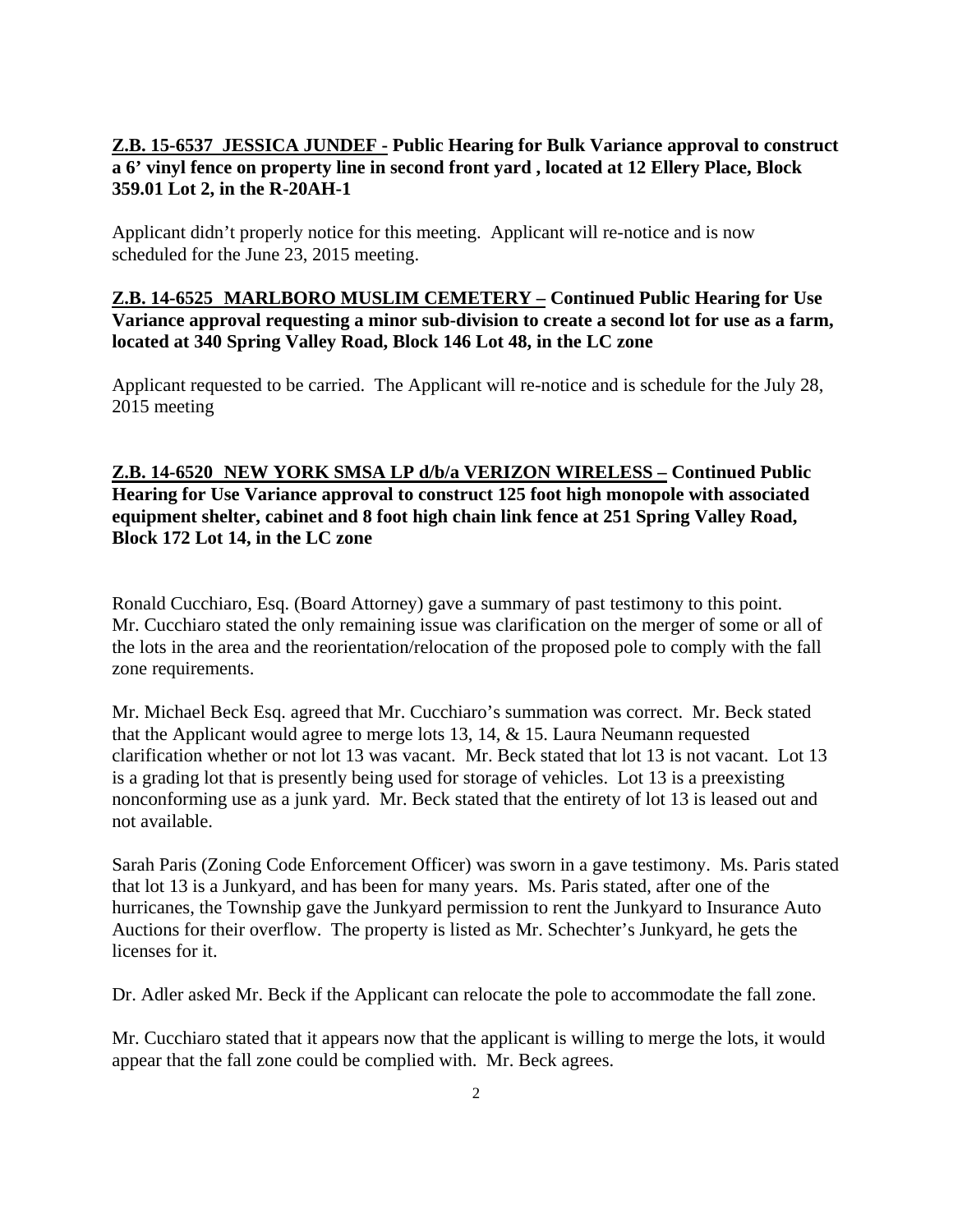Dr. Adler would like to see the mono-pole be at 150 feet with additional carriers on the pole.

Robert Foley P.E. was sworn in and gave testimony. Mr. Beck asked Mr. Foley revised plans were prepared for this application, Mr. Foley answered "yes". Mr. Beck asked Mr. Foley to describe to the board the changes reflected in the revision. Mr. Foley referred to Z1 in the revised plan. Mr. Foley explained the wireless compound was relocated to the south of the property, approximately 22 feet further back. The relocation caused the front yard setback to Spring Valley Road to be increased to 133 feet to the edge of the antennas, from the original 111 feet. The center line of the mono-pole is 150 feet to the edge of Spring Valley Road, where the original plan was 128 feet. The equipment building is now going to be 53 feet, 5 inches from the rear property line as opposed to the original 75 feet, 4 inches.

Mr. Cucchiaro questioned the rear property line and its location. Mr. Cucchiaro indicated that the property line between lots 13 and 14 should no longer exist. Mr. Beck asked Mr. Foley to estimated the distance to the rear southern portion of lot 13. Mr. Foley gave a distance of approximately 590 feet. Side yard setback to the east from lot 13 to lot 12 would be 240 feet. Side yard setback from lot 15 to lot 16, approximately 130 feet. Ms. Neumann requested the setback from the right of way line. Mr. Foley stated that the setback would be 143 feet to the mono-pole. Mr. Beck asked Mr. Foley if the Applicant would object to move the mono-pole 7 feet further back to accommodate the 150 foot setback. Mr. Foley answered "no".

William Perry Site Acquisition Consultant for Verizon Wireless. Mr. Beck asked Mr. Perry to describe the lot 13 to the board. The activity is minimal and it's an unmanned facility. Basically a vacant lot. Matthew Weilheimer asked what goes on in that lot? Mr. Perry described the activity on lot 13 as minimal, maybe 5 vehicles, clean lot, no structures, and unmanned.

David Stern RF Engineer was asked if the proposed location cover Verizon Wireless coverage objectives, Mr. Stern answered "yes".

William Masters P.P. stated that this is a suitable site for a wireless communication facility.

#### **Public –**

**Daniel Matarese 485 Texas Rd.**- Has concerns with the fall zone.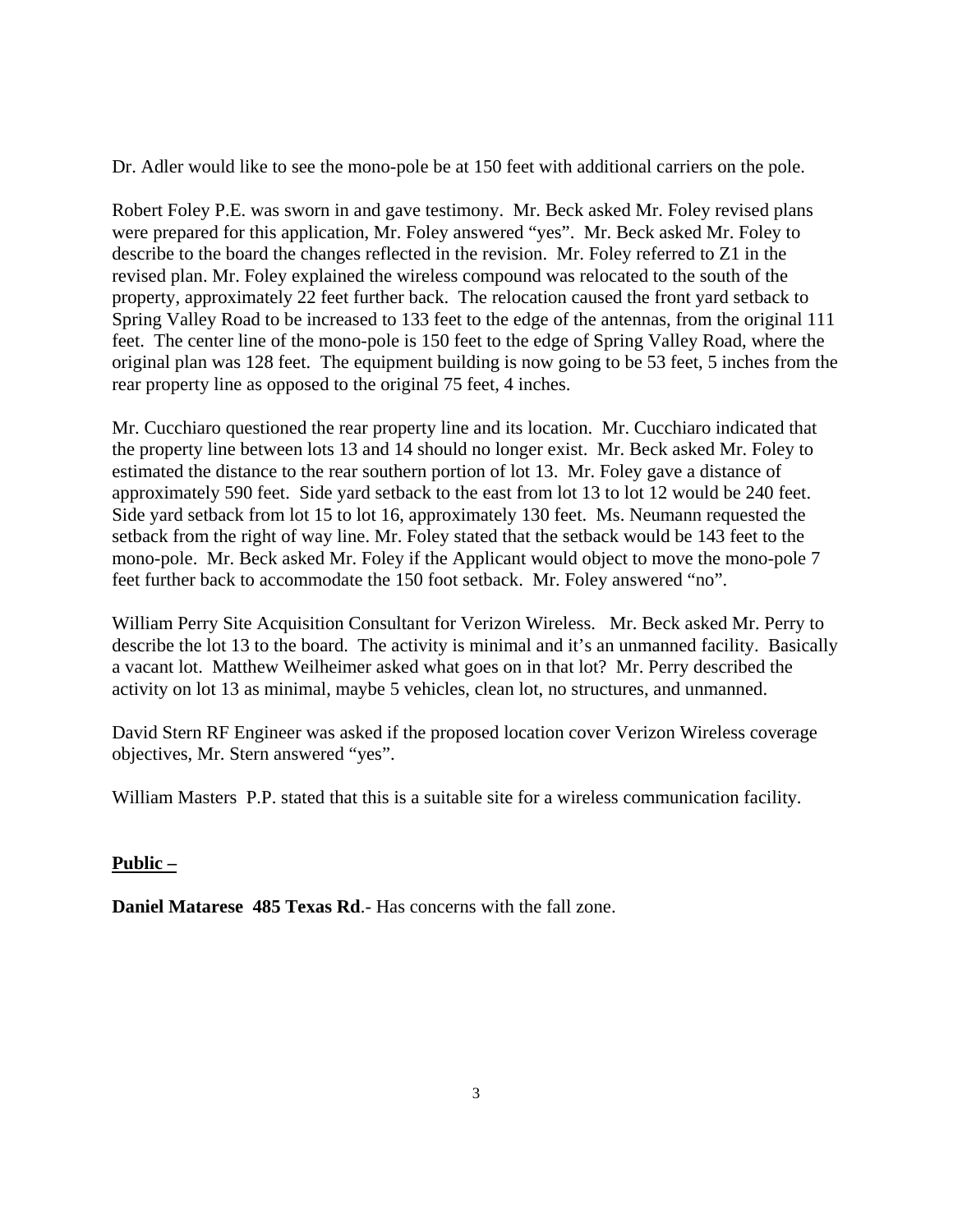#### *In workshop*

Offered: Chairman Shapiro

Second: Mr. Levin

Mr. Solon in favor of the lot line being removed. Mr. Solon has concerns with the fall lines. Would like the mono-pole to be 125 feet. Mr. Levin has no issues with the fall zone. Mr. Zwerin is in favor of the application with the revisions. Ms. DiGrande agrees the lot lines need to be removed and is in favor of the revised location, and would like to see a 150 foot mono-pole. Dr. Adler is in favor of this application with the revisions, but would like to see the mono-pole to be constructed at 150 feet. Chairman Shapiro is also in favor of this application with the revisions. Mr. Weilheimer is also in favor of this application with the mono-pole at 125 feet.

#### *Out of Workshop*

Offered: Chairman Shapiro

Second: Mr. Levin

## *A motion in the affirmative*

| Offered: | Chairman Shapiro | Ayes: 6 (Mr. Solon, Mr. Levin, Mr. Zwerin,<br>Chairman Shapiro, Ms. DiGrande,<br>Dr. Adler). |
|----------|------------------|----------------------------------------------------------------------------------------------|
| Second:  | Mr. Levin        | Absent: 0<br>Nays: 1 (Mr. Weilheimer)                                                        |

## **M E M O R A L I Z A T I O N S**